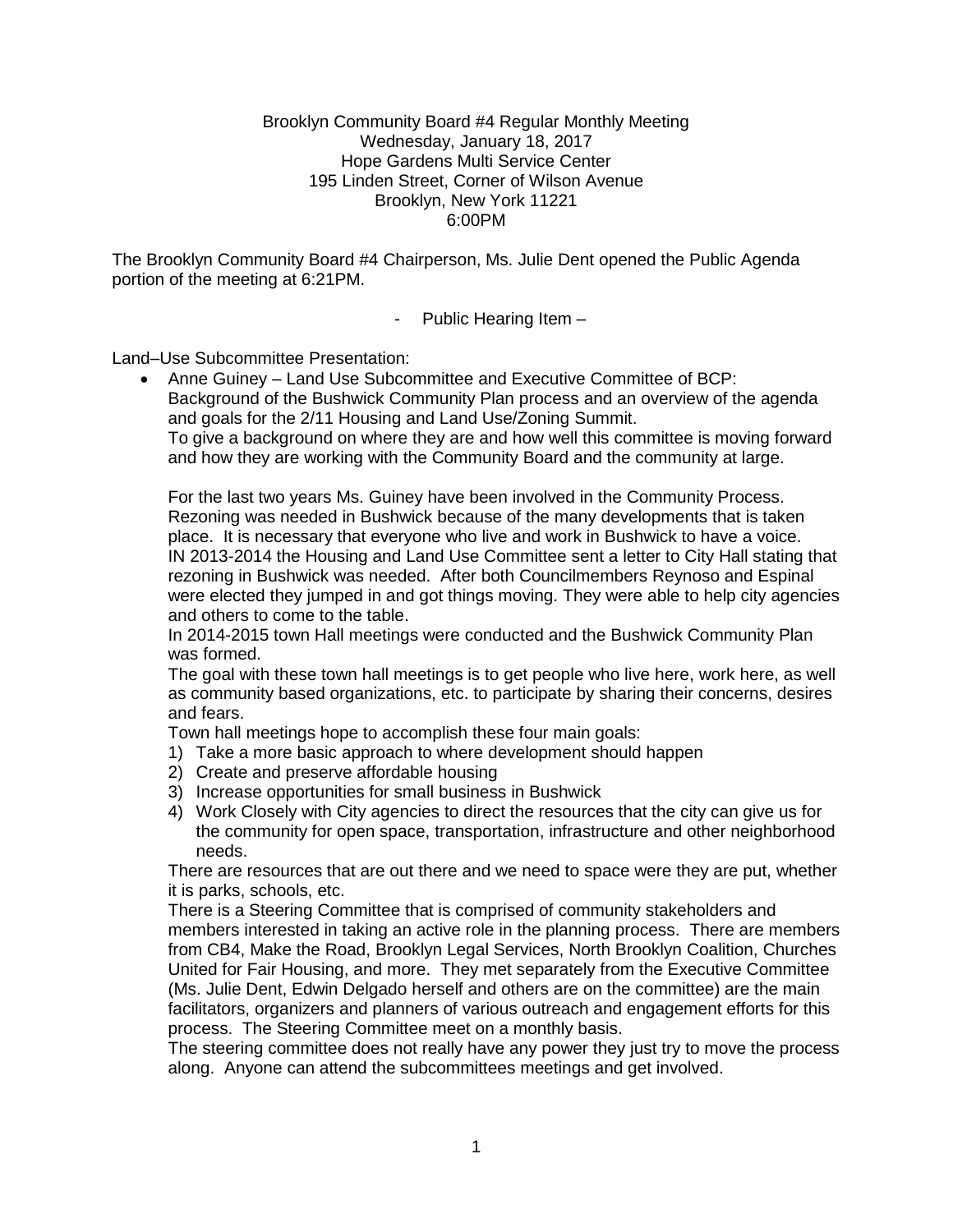• Isella Ramirez – Project Manager, Hester Street Collaborative HSC uses design as a tool for social change. Ms. Ramirez attends all of the subcommittees and meetings. HSC is there to help speed up the process and guide the committees. Sub-committees meet at least once a month, sometimes more and the Steering Committee also meets once a month.

There will be a summit on February  $11<sup>th</sup>$  and other engagement meetings in March, April and May 2017.

- Celeste Leon Representing Councilmember Espinal: This is a true committee process where we are all working together. There are committees such as Economic Development, Open Space, Housing and Land Use, etc. There will be a summit on Saturday, February 11, 2017 starting at 11:00AM. Ridgewood Bushwick Youth Center, 1474 Gates Avenue, between Knickerbocker and Irving Avenues.
- Boris Santos Representing Councilmember Reynoso: Your voice is very important. This process started here with Community Board 4 asking for a community based rezoning.

Chairperson Dent thanked the presenters for coming before the community board. She stated that it is important to know what is going on in our community. The meetings are held in our community and community residents must attend these meetings in order to have a voice and to know what is happening in our community.

This group of presenters will be back to give the board and the residents an update as they become available.

The chairperson goal is to bring everybody together. She want this to be a smooth transition.

Robert Camacho thanked Anne Guiney for the wonderful job that she is doing for the community. He stated that he would like for the people that have always lived here in Bushwick to be able to continue to live here. We welcome those who want to come here to live but we also want to be able to stay here to live, he stated.

Chairperson Dent asked all to get involved and attend the meetings so that your voices can be heard.

Chairperson Ms. Julie closed the public hearing item. She asked Board Member Ms. Virgie Jones to call the first roll call.

**First Roll Call: 6:55PM** – 32 members present constituting a quorum

Ms. Dent asked for the acceptance of the agenda with any necessary corrections. Mr. Edwin Delgado motioned to accept the agenda as written. It was second by. Ms. Maria Gomez. Motion moved.

Ms. Dent asked for the acceptance of the previous month's minutes with any necessary corrections. The previous month's minutes was accepted by Mr. Robert Camacho and second by Ms. Barbara Jackson. All members present were in favor. Motion moved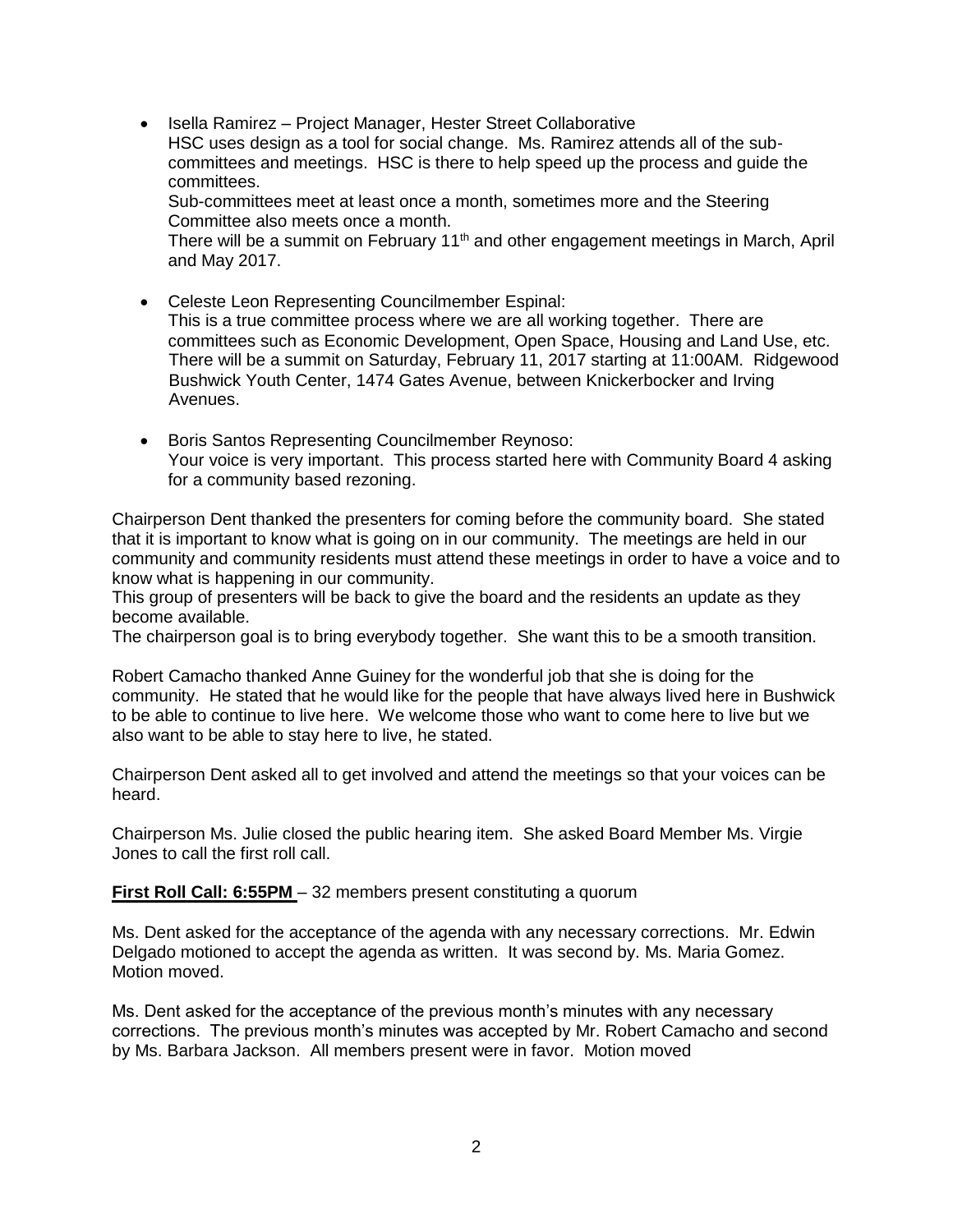# **Chairperson's Report: 6:59PM**

Ms. Dent welcomed all to the Community Board #4 Wednesday, January 18, 2017 monthly meeting. She asked for a moment of silence on behalf of Mrs. Elisa Clemente Fowler the late wife of Community Board member Mr. Freddie Fowler. She thanked all the board members who attended her funeral.

Ms. Julie Dent asked that the Elected Officials and / or their representatives introduce themselves and state their respective contact information with their address and telephone numbers.

- 1) Boris Santos and Lacey Tauber Representing Councilmember Antonio Reynoso, 244 Union Avenue, Brooklyn, NY 11221, 718-963-3141 & 212-788-7095: He represents the section West of Hart Street and South of Central Avenue up to Cornelia Street.
- 2) Celeste Leon Representing Councilman Rafael Espinal, 786 Knickerbocker Avenue, Brooklyn, NY 11207, 718-642-8664
- 3) Eric Gonzalez, Representing Mayor Bill De Blasio, 253 Broadway, NY 10007, 1212-788-1369
- 4) Jackie Reyes Representing Assembly Member Eric Martin Dilan, 366 Cornelia Street, Brooklyn, New York 11237, 718-386-4576
- 5) Jonathan Pomboza Representing Acting District Attorney Eric Gonzalez, 350 Jay Street, Brooklyn, New York 11201, 718-250-2817
- 6) Anthony Drummond Representing Brooklyn Borough President Eric Adams, 209 Joralemon Street, Brooklyn, NY 11201, 718-802-2682
- 7) Evelyn Cruz Representing Congresswoman Nydia Velazquez, 266 Broadway, Brooklyn, NY 11211, 718-599-4359
- 8) Darryl White, Outreach Coordinator Representing Public Advocate Letitia James, 1 Centre Street, New York, NY 10007, 212-669-4662
- 9) Paula Melendez Representing Assemblywoman Maritza Davila, 249 Wilson Avenue, Brooklyn, NY 11237, 718-443-1205
- 10) Anayeli Gomez Representing NYC Comptroller Scott Stringer, 1 Centre Street, New York, NY 10007, 212-669-3568

Ms. Dent asked those from Federal, State or City Agencies to introduce themselves and state their respective contact information with their address and phone numbers.

- 1) Inspector Max Tolentino, 83rd Pct. 480 Knickerbocker Avenue, Brooklyn, NY 718-574-1697
- 2) Emilio Llopiz, Brooklyn Parks and Recreation Manager, NYC Parks Department, 95 Prospect Park West, Brooklyn, NY 917-681-7004

Ms. Dent asked the Inspector to say a few words about what is happening in Bushwick.

## **Inspector Tolentino:**

Robberies are up: 3.37 this year from 3.31 last year

Assaults are up: 3.11 this year from 2.79 last year

In January burglaries were up. Last year it was very cold and this year it was not as cold, so that might explain why the increase.

Six police officers was added to the precinct.

Burglaries: Residents are still leaving their windows open.

Approximately 20 people were dealing drugs from their apartment, 19 of them were served with legal action.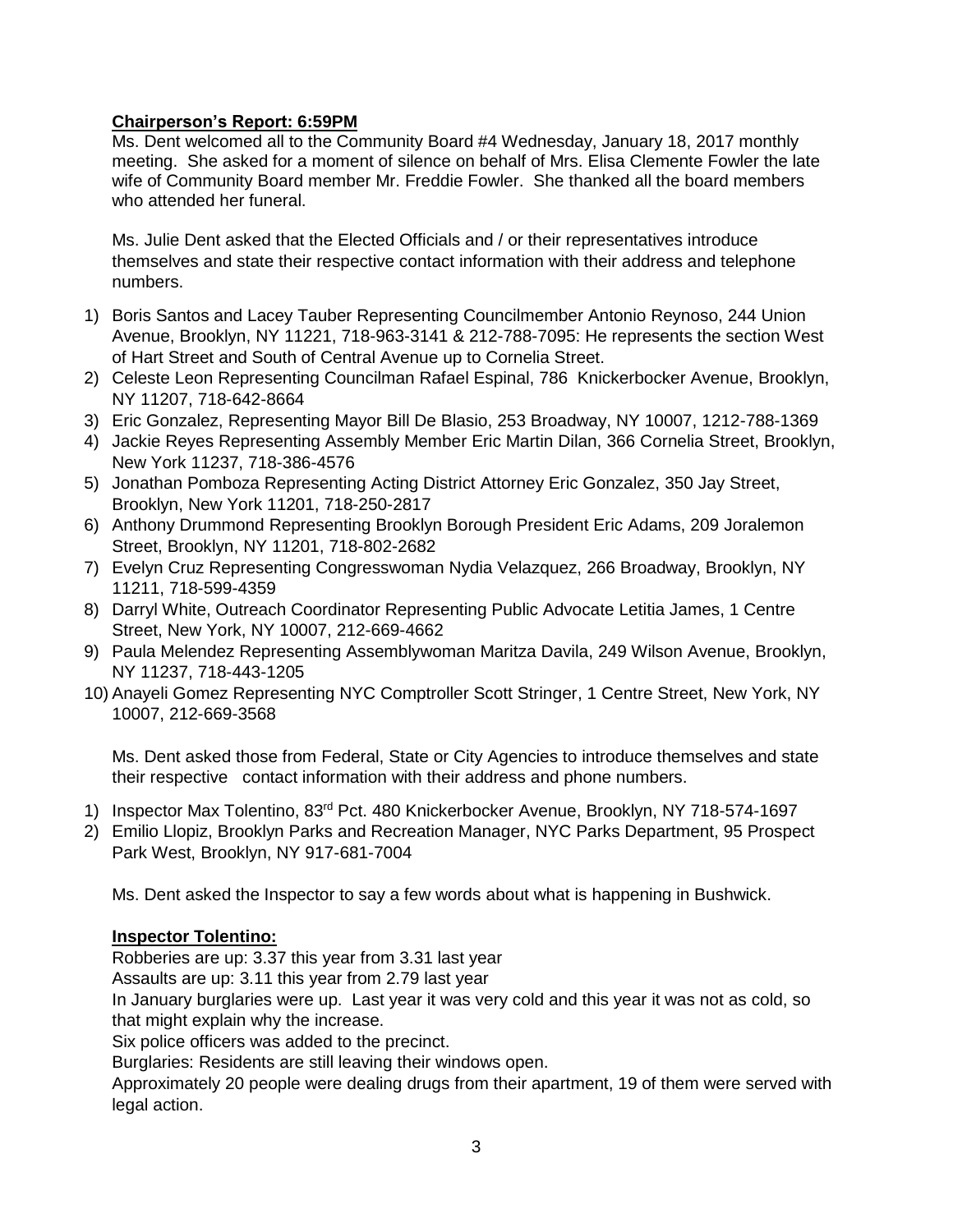A shooting that occurred on November 4, 2016 the person turned himself in. He asked that people attend the 83<sup>rd</sup> Community Council Meeting every third Tuesday of the month.

Ms. Dent thanked the Inspector for coming to the Community Board #4 meetings every month especial since he also had a long meeting the night before as he attends the  $83<sup>rd</sup>$  Pct. Community Council meeting which takes place every third Tuesday of the month.

# **Assembly Woman Maritza Davila 7:15PM:**

Even though we are living in uncertain times she wishes everyone a safe and prosperous new year.

She stated that she just came back from Albany and there are many new things coming in the future.

She started a committee in Albany involving African American, Asian, Hispanic women and others. It is called "Women of Color".

This sub-committee was started because a lot of women are coming to Albany. There are also women from Israeli coming, women from all over the New York State. This year we are taking on the Campaign for Fiscal Women, she stated.

Though out the US there are millions and millions of dollars that have not been paid back to our educational system. For example: District 32 and District 14 is owed \$48 million dollars. We get back crumbs every year and this does not allow us to fully educate our children. We have the money. We cannot attract good teachers in our community if we cannot pay them. We cannot get guidance counselors, we do not have art programs, etc. Children need these things in their lives in order to grow. Some of us come from one parent homes. It is hard having to pay \$2,000 for rent and then come home and try to educate your children. We need the resources to educate our children. We are living in uncertain times. We do not know what to expect in the future. This is not the time to fight each other. She stated that as your leader, as your assembly person "we need to stay together". "No matter what race you come from, no matter what back ground you come from, no matter religion, we must come together. We must protect our community and work together".

She thanked everyone for coming to the community board meetings and for respecting each other.

Ms. Dent thanked Assemblywoman Davila for coming to the meeting and sharing words with the board and the community.

## **Chairperson's Report Continue**:

New York City Transit Spring 2017 Subway Service Changes for the 1, 2, 3, 4, 5 & 7 trains. The change will start in June 2017. For question and to see the changes go to the MTA's website.

Brooklyn Borough President Eric Adams and LIFT presents free parenting workshops. Those interested MUST commit to 10 out of the 12 weeks to graduate, sessions have begun January 10 - March 28, 2017. The class will be held on Tuesday from 11:00am to 1:00pm. Monday classes will start on February 13, 2017.

Contact: Legal Information for Families (LIFT), Noemi Baez, LMSW at 646-613-9633 ext. 226, [NBaez@LIFTonline.org.](mailto:NBaez@LIFTonline.org) For more information look on the website at [www.LIFTonline.org](http://www.liftonline.org/)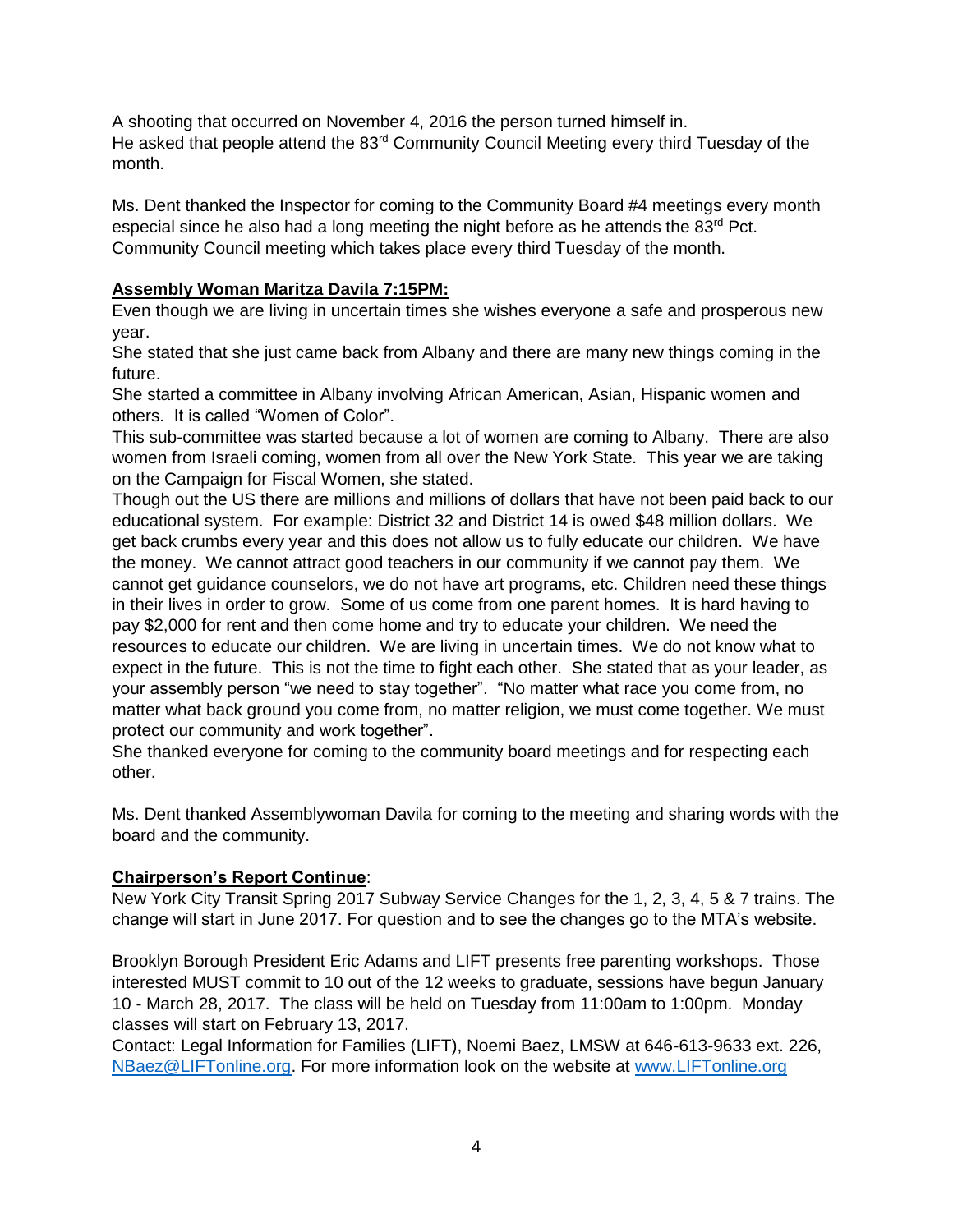American Diabetes Association (ADA) Community Health Strategies, would like to invite you to attend their Influential Women's Brunch hosted by the Greater New York American Diabetes Association. MetroPlus Health Plan will be the presenting sponsor for this event. The brunch is scheduled for Saturday, March 25, 2017 at Sofrito Restaurant located at 679 Riverside Drive (Inside Riverbank Park) New York City. For more information call 212-725-4925 ext. 3438. Brooklyn Borough President Eric L. Adams in partnership with Sino America New York Brooklyn Archway Association invites you to celebrate the year of the Rooster, Thursday, February 2, 2017 from 6-9PM at the Brooklyn Borough Hall, 209 Joralemon Street, Brooklyn, NY 11201. RSVP to: 718-802-3531 or Brooklyn-USA.ORG/Chinesenewyear2017

Black History Month Celebration an enriched historical timeline of African-American art, dance and music. Wednesday, February 22, 2017, 6:00pm to 9:00pm at Brooklyn Borough Hall, 209 Joralemon Street, Brooklyn, NY 11201. RSVP 718-802-3717.

January 9, 2017 – Attended the EXE Committee Meeting along with staff members, Sharon Fludd and Willie Morales. In attendance was Celeste Leon from Council Member Espinal's office, and Boris Santos from Council Member Reynoso's office. Isella Ramirez from Hester Street Collaborative. The meeting was to give further update on the role of the Hester Street Collaborative working with the Bushwick Community Planning Committee and the Bushwick Community at large.

January 16, 2017: Attended BAM's Martin Luther King, Jr. 31<sup>st</sup> Annual Brooklyn Tribute, sponsored by Brooklyn Borough President Eric Adams and NYC Medgar Evers College. It was a beautiful event and it was well attended. Many elected officials were present including our very own Mayor Bill de Blasio and first lady Mrs. De Blasio.

As per the office of Brooklyn Borough President Eric L. Adams application for Discretionary Capital Funding for Fiscal Year 2018, due to the large demand in scheduling we were unable to get a representative to present before CB4 full board. However, if anyone had any concerns or questions please call 718-802-3890 or email **bbaruch@brooklynbp.nyc.gov** before the application deadline which is Tuesday, February 14, 2017 at 5:00PM.

#### **District Office Report, 7:28PM:** Mrs. Sharon Fludd

Wednesday, January 4, 2017 – The Executive meeting was held at the CB Office. Monday, January 9 – The Executive Committee met with Ms. Isella Ramirez, the Project Manager from Hester Street Collaborative along with Celeste Leon representing Councilmember Espinal and Boris Santos representing Councilmember Reynoso.

Wednesday, January 11, 2017 I attended the Borough Service Cabinet meeting at the Brooklyn Borough Hall.

A presentation was made by Link NYC to discuss the free Wi-Fi Kiosk project.

(Ruth Fasoldt (External Affairs of Link) for Link NYC

Link NYC is the first of its kind communication network that will replace over 7,500 pay phones across the five boroughs with new structures called Links. Each Link is superfast, providing free public Wi-Fi, free phone calls, allows free device charging, and has a tablet for access to various city services, map, weather, and walking directions.

LinkNYC is brought to you by the City of NY and City Bridge.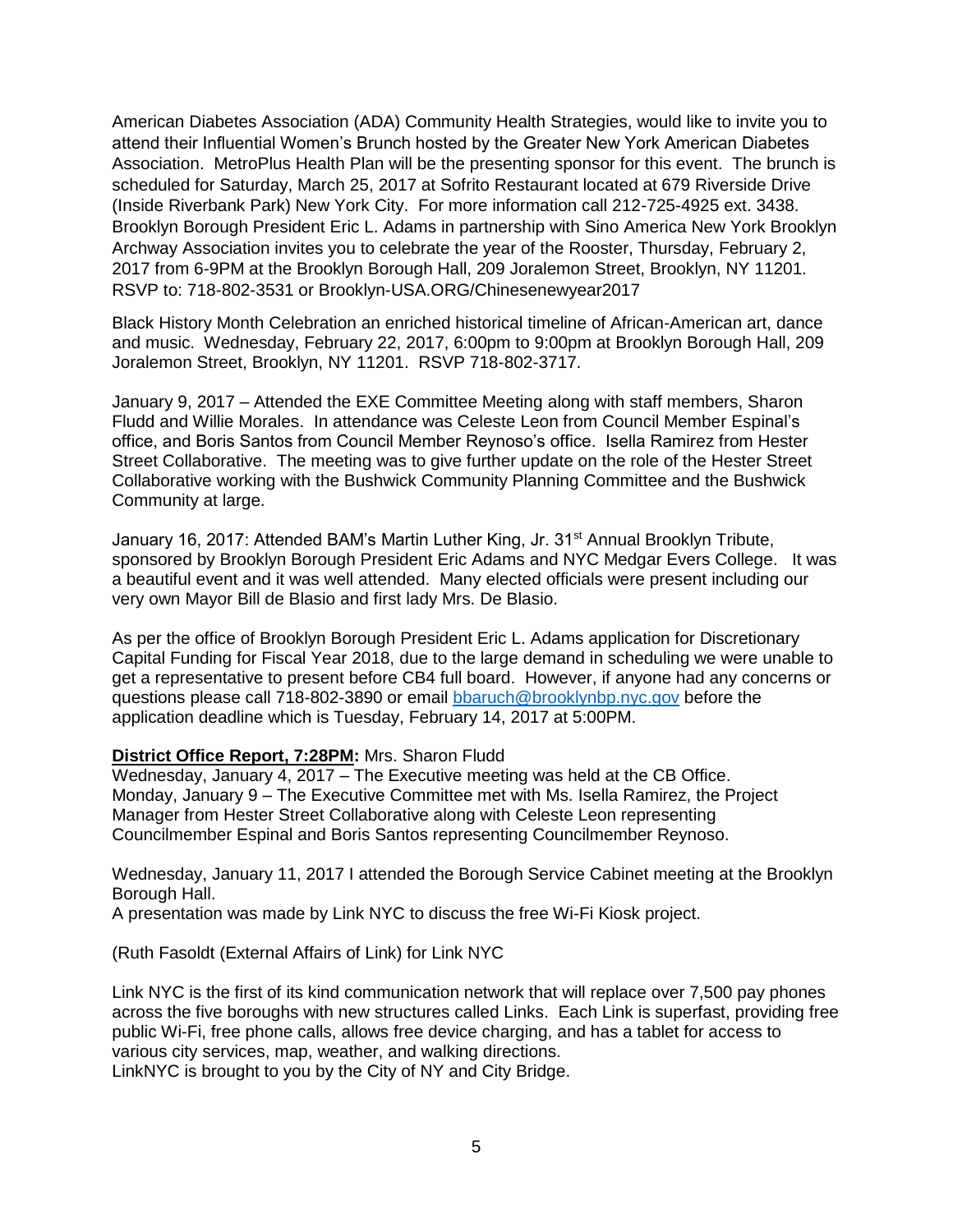These Kiosk will be placed everywhere, where there was a telephone booth. They will adjust to the light. DOITT will reach soon out to Community Board 4 to get an idea where they can be placed in Bushwick.

- The project is a 5-8 year plan. The City have a 12 year contract but can extend it for another 3 years if needed  $= 15$  years.
- The plan is to put these Kiosk in all five boroughs
- CB 2, 3, 9 & 16 already have them. You can see a lot of them down Fulton Street and Flatbush Avenue.
- They will be located on the sidewalk not by the wall of buildings
- Small business can advertise for a small fee of \$250 for one week. Advertisements are not available for large businesses
- LinkNYC is brought to you by the City of NY and City Bridge, a NYC- based consortium of leading expects in technology, media, connectivity and user experience that includes For more information go to [www.LinkNYC](http://www.linknyc/)

District Office Report: Mr. Willie Morales:

- I) Attended the Brooklyn Borough Board Meeting on Wednesday, January  $4<sup>th</sup>$  at 6:00 P.M. at Brooklyn Borough Hall.
	- o Items discussed as to the agenda:
	- 1. **Presentation by Citizens Committee for New York City** on neighborhood improvement grant opportunities and community organizing workshops.
		- Citizens Committee awards grants of up to \$3,000 dollars to grassroots groups working on community-building projects across NYC.
		- Examples of grassroots groups:
			- o Community gardening,
			- o Tenant organizing,
			- o School recycling drives
			- o Art projects
	- 2. No experience writing a grant proposal? No problem their application is simple.
	- 3. To learn more and get started visited [www.citizensnyc.org](http://www.citizensnyc.org/) or [grants@citizensnyc.org](mailto:grants@citizensnyc.org) or call their phone number at (212) 822-9563.
	- 4. Applications due January 23, 2017.
- 2) Presentation by Ridgewood Savings Bank on application to the New York State Department Financial Services for inclusion in the New York State Banking Development District for a new branch located at 1035 Fulton Street, Brooklyn, NY.
	- With many check cashing businesses and a few commercial banks on or near Fulton Street, the Ridgewood Saving Bank want to offer the residents living near or on Fulton Street a lower cost on financial instruments such as checking's, savings or loans for using their own money.
	- A voting was conducted and a unanimous approval was the result.
- 3) Discussion and vote on resolution in support of Intro. 1218, a bill to increase minimum civil penalties for immediately hazardous illegal conversions.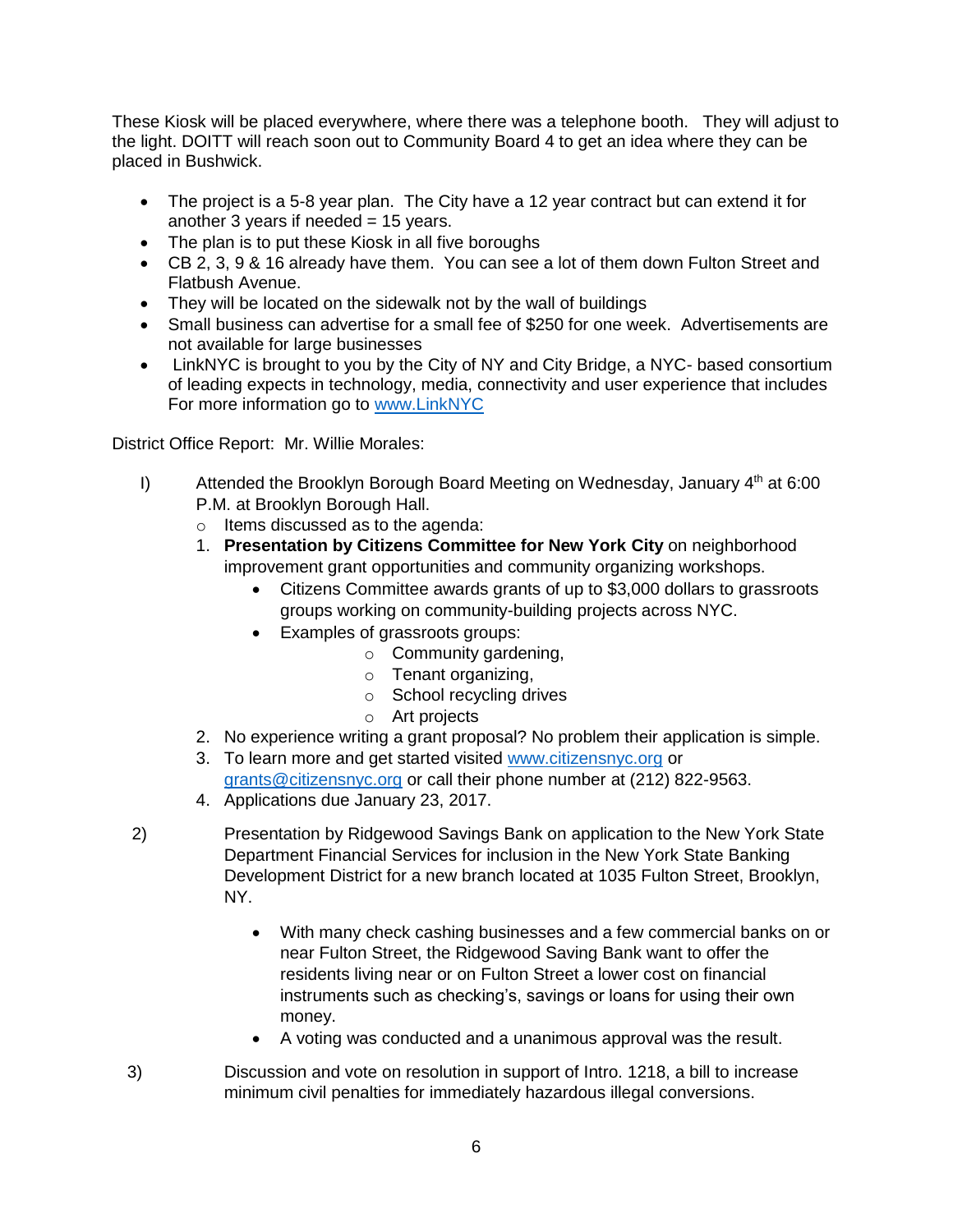- **Whereas**, profiteering property owners in New York City are taking advantage of vulnerable people by creating unlivable cubicles illegally inside homes that are cramped and dangerous; and
- **Whereas**, often these buildings lack adequate wiring and plumbing, proper ingress and egress, smoke detectors and contain walls that are frequently made of temporary and flimsy plywood partitions causing an increased risk of fire that is hazardous to the building residents, neighbors and first responders alike; and
- **Whereas,** at least since 1985, illegal conversion of dwelling units in New York City has caused fires resulting in the death of at least 21 people, including 5 children, and critically injured dozens more; earlier this year, 31 residents, including 13 children were removed from squalid and dangerous conditions in Dyker Heights in Brooklyn; and
- **Whereas,** Intro 1218 has been introduced into the City Council by Councilmembers Williams, Gentile and Grodenchik at the request of Borough President Eric L. Adams which would strengthen enforcement mechanisms against these illegal conversions; and
- **Whereas,** the proposed legislation would subject violators to a minimum civil penalty of \$15,000 for each dwelling unit that is converted, maintained or occupied illegally and would allow the City to sell any tax liens imposed on a building pursuant to 28-204.6 of the administrative code of the City of New York; and
- **Whereas,** the proposed legislation would grant an affirmative defense for building owners whose buildings lawfully have five or more units, who were reasonably unaware of the illegal conversions, and who upon receipt of such violation notified the occupants of such illegal units that they may be subject to legal proceedings; and
- **Whereas,** the proposed legislation would upon approval by Corporation Counsel allow the Buildings Department to inspect buildings about which complaints of illegal occupancy were received, after prior attempts to gain access to the building with the owner's consent had failed; and
- **Whereas,** the **BROOKLYN BOROUGH BOARD** was established by the Charter of the City of New York to advise the Mayor and the City Council on issues affecting the borough;

**NOW, THEREFORE, BE IT RESOLVED,** that the **BROOKLYN BOROUGH BOARD** hereby calls upon the Mayor and the City Council to adopt Intro. No. 1218, which would take the profit out of the crime, give DOB the tools to effectively take the property from the hands of the bad actors and ultimately help put an end to the illegal conversion

## **Announcements, 7:46PM**

NYC Council Member Rafael L. Espinal with Co-Host Mayor de Blasio's Community Affairs Unit invites you to join them for a "Know Your Rights Town Hall Meeting", Tuesday, January 24, 2017 at 6:00PM. Ridgewood Bushwick Youth Center (Auditorium) You will be able to ask questions to:

- CCHR Citizens Commission on Human Rights
- MOIA Mayor's Office of Immigrant Affairs
- DOE Department of Education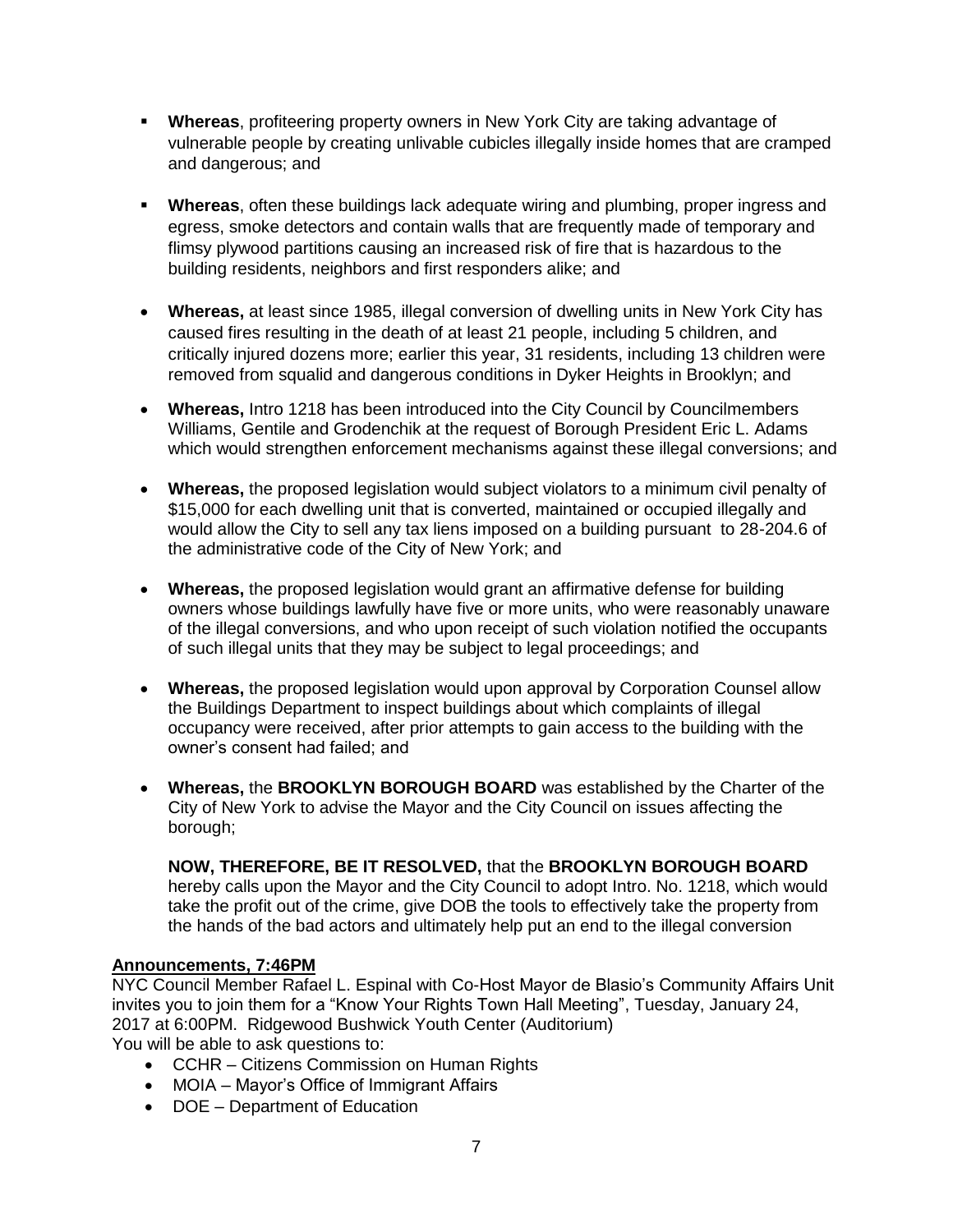- NYPD New York Police Department
- DCA Department of Consumer Affairs

Join us for a forum with city agencies and meet local organizations working to unite and activate our community. Topics covered include:

- Concerns about immigration under the new administration
- The rights of undocumented immigrants
- Resources and protections from the city of New York

In Partnership with Senator Martin Malave Dilan and Assemblyman Erik M. Dilan Sponsored by Ridgewood Bushwick Youth Center, Latinos Americanos Unidos, Brooklyn Legal

**Services** 

For more information please contact Maria E. Matos at [Maria.Matos@council.NYC.GOV](mailto:Maria.Matos@council.NYC.GOV) or 718- 642-8664.

Acting District Attorney Eric Gonzalez: The Brooklyn Human Trafficking Task Force Presents Success in Collaboration. Case studies and survivor stories that inform our work. January 26, 2017 at 6:00PM at the YWCA, 30 3rd Avenue, Brooklyn, NY [BKHUMANTRAFFICKING@BROOKLYNDA.ORG](mailto:BKHUMANTRAFFICKING@BROOKLYNDA.ORG)

NYC Compost Project, hosted by BIG Reuse: Food Scrap Drop-Off, Mondays 8AM - 11AM. Irving Square Park (Corner of Knickerbocker & Halsey) you drop it off, we will compost it!!! Fruit and veggie scraps, coffee, tea, and filters eggshells, nuts and pits food soiled paper. No meat or dairy products. Avoid plastic bag waste by using a reusable or recyclable container for storage. Store scraps in the freezer to reduce mess and odor. [www.bigreuse.org/compost](http://www.bigreuse.org/compost)

Brooklyn Borough President Eric L. Adams in partnership with The New York City Department of Finance and New York City Tax Commission invites you to NOTICE OF PROPERTY VALUE WORKSHOPS, Thursday, February 16, 2016, 6:00PM – 8:00PM

Thursday, February 23, 2017, 10:00AM – 12:00PM

Brooklyn Borough Hall, Community Room, 209 Joralemon Street, Brooklyn, NY 11201 At the workshop you can:

- Consult with the NYC Dept. of Finance or NYC Tax Commission to discuss your property
- Ask questions about your property's market and assessed values
- Learn how to dispute your property's assessed value
- Learn how to get your property description changed, e.g. number of units in your building or square footage
- Learn about exemption and how to apply for them

To RSVP, call 718-802-3700 or email: brooklyn-usa.org/propertyvalue [www.Brooklyn-usa.org](http://www.brooklyn-usa.org/) 

The Office of Brooklyn Borough President Eric L. Adams is partnering with Benefit Kitchen, a Brooklyn based company that is helping New Yorkers learn about their eligibility for benefits like Child Care, Public Assistance, SNAP and many others.

Download the app or visit app.benefitkitchen.com to get started.

BenefitKitchen is a financial literacy tool that connects working families with a path out of poverty. In ten minutes you can learn your eligibility and dollar amounts for up to 18 federal, state and local benefits.

## [www.BenefitKitchen.com](http://www.benefitkitchen.com/)

How it works is you put in your information, no personally identifiable information is requested. After you provide information such as where you live, income and expenses they provide you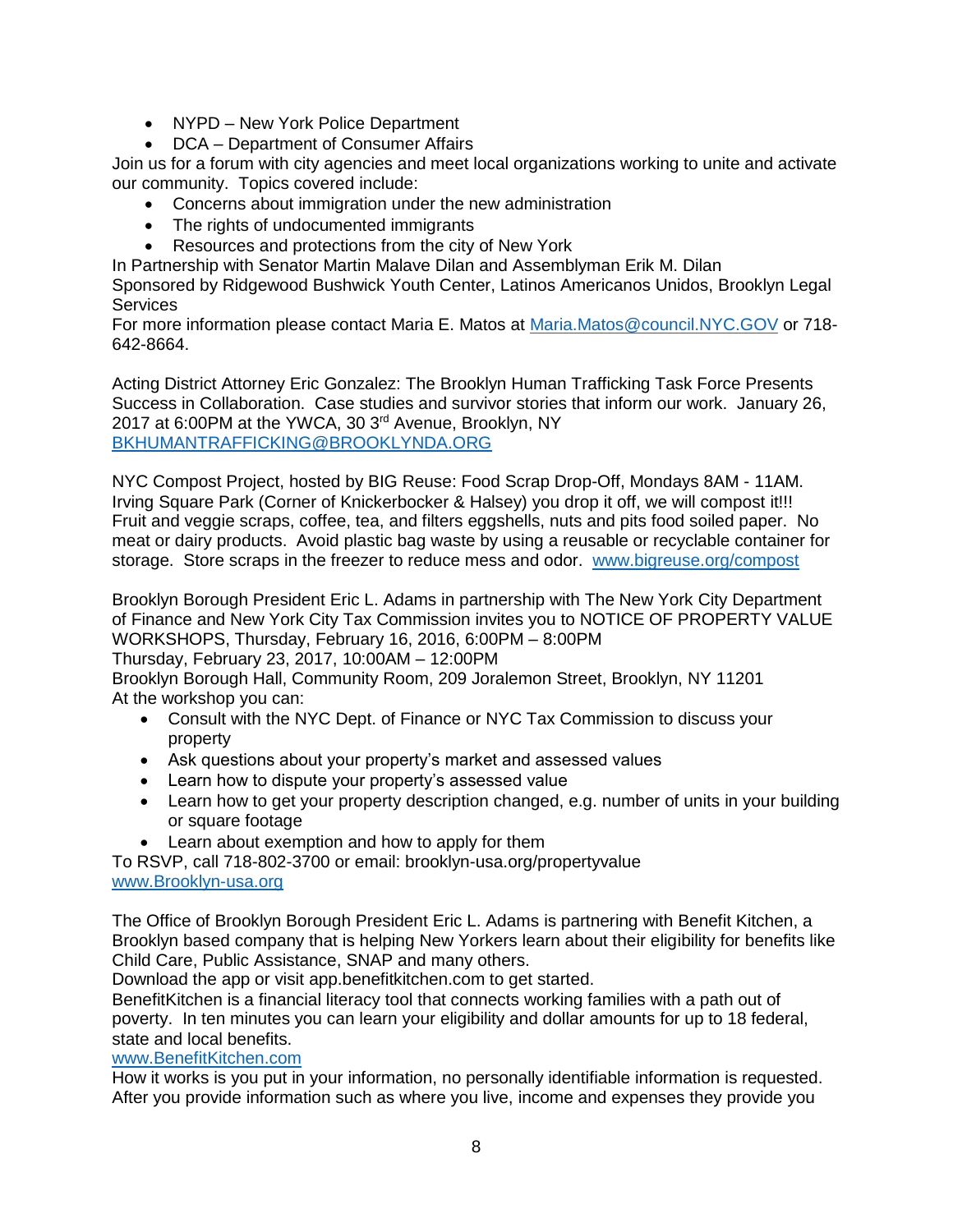with a list of eligible benefits and dollar amounts. After you review it you can then make a decision on which benefits to apply for.

Log in with an email address and take 10 minutes to answer the questionnaire. When you're done you will have eligibility information and dollar amounts for all the benefits you and your family can receive.

When prompted, use the "agency code" bbpbenefits

Once you have this information, the Office of the Brooklyn Borough President can help you apply. You can contact the Constituent Assistant Center at 718-802-3700 or visit Brooklyn Job Centers on.nyc.gov/2b6ewl2.

Brooklyn Borough President Eric L. Adams Deputy Brooklyn Borough President Diana Reyna United Volunteers for the Community and Consulate General of the Dominican Republic in New York Cordially Invite you to celebrate DOMINICAN INDEPENDENCE DAY, Tuesday, February 28, 2017 from 5:30PM – 8:00PM, 209 Joralemon Street, Brooklyn, NY 11221 RSVP: 718-802-3809

Brooklyn Public Library: Resume & Career One-On-One Help

Are you struggling in your job search or looking to improve your current employment situation? FREE assistance is available at the Library.

Work on your resume, get education and career advice, learn interview skills, practice LinkedIn, and more with help from a Job Information Resource Librarian. Patrons will be seen on a first come, first served basis.

Help is available at the following locations:

DeKalb Library: Tuesday and Thursday 11AM to 1PM, 790 Bushwick Avenue (at DeKalb Avenue) 718-455-3898

Washington Irving Library: Tuesday 3PM to 5PM, Wednesday 2PM to 4PM, 360 Irving Avenue (At Woodbine Street) 718-628-8378

Bushwick Community Plan Summit!!!

Come Help Shape the Future of Bushwick!!! When: Saturday, February 11, 2017 10:30am to 3:30PM

Where: Ridgewood Bushwick Youth Center, 1474 Gates Avenue, between Knickerbocker Avenue & Irving Avenue

For more information, please contact: [bushwickplanning@gmail.com](mailto:bushwickplanning@gmail.com)

CM Espinal at 718-642-8664 and CM Reynoso at 718-963-3141

The NYC Council, the Dept. of City Planning, HPD and other City agencies are partners in this process.

Silent Barn: Visual Art Classes for free. 603 Bushwick Avenue, Brooklyn, NY 11206.

New York City Comptroller Scott M. Stringer: Protect Immigrants

Right now, in our city and across the country, there are foreign-born immigrants who are living in deep fear, who are holding their breath hoping and praying that their families will not be targeted just because they have come to America to seek a better life. Immigrants and refugees make extraordinary contributions not only to the social fabric of our communities, but also to the strength and vitality of our economy.

Instead of building walls, we should be tearing down barriers. Instead of ripping families apart, we should be supporting them and keeping them together.

- Immigrants earn \$100 billion in total income nearly 1/3 of NYC total earnings.
- Over 83,000 immigrant New Yorkers own businesses. (51% of NYC Business Owners)
- Anti-immigrant federal policies could undermine City economy.